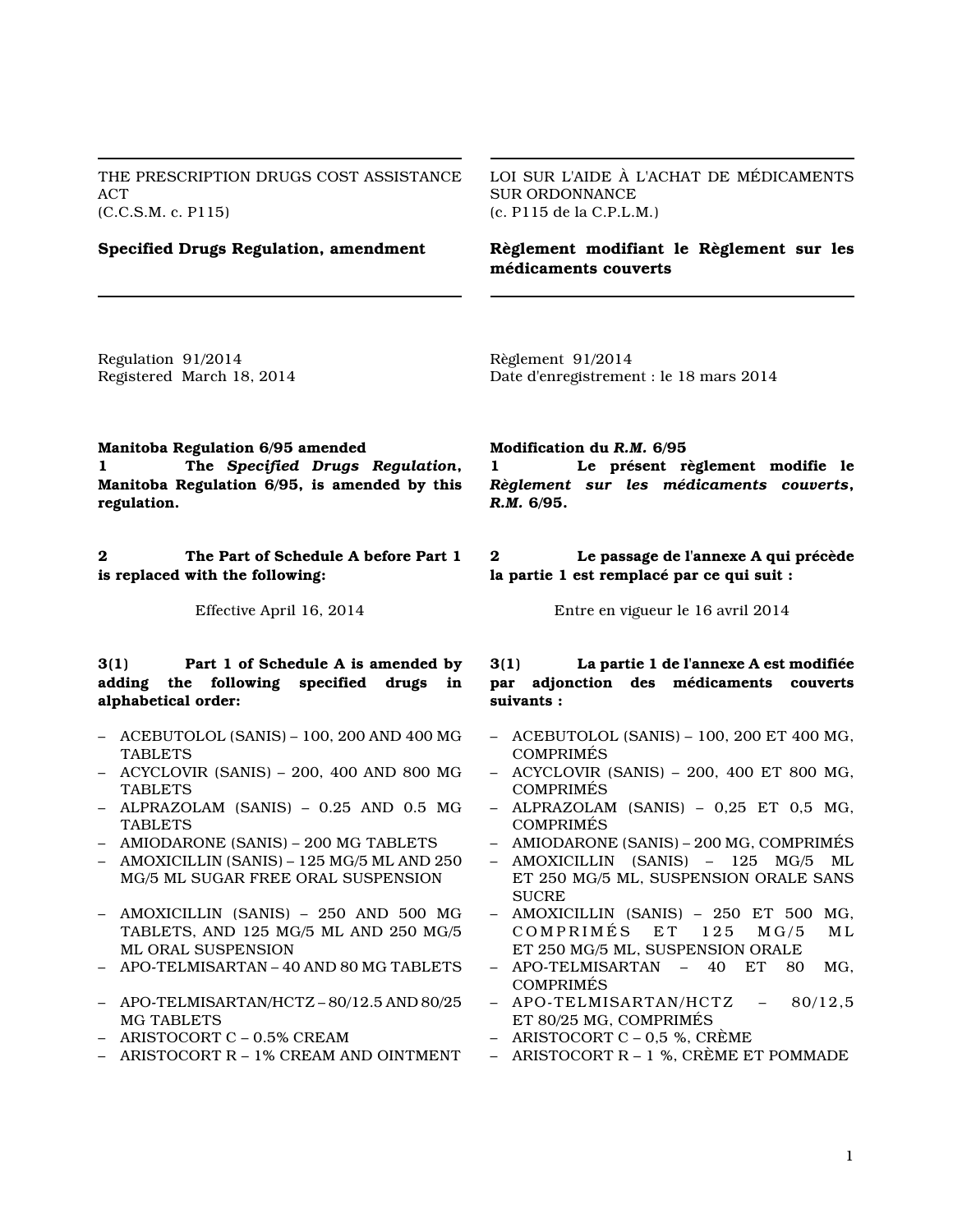- ATENOLOL (SIVEM) 25, 50 AND 100 MG TABLETS
- AURO-AMOXICILLIN 250 AND 500 MG **CAPSULES**
- AURO-ANASTROZOLE 1 MG TABLETS
- AURO-FLUOXETINE 10 AND 20 MG CAPSULES
- AURO-GABAPENTIN 100, 300 AND 400 MG TABLETS
- AURO-IRBESARTAN 75, 150 AND 300 MG TABLETS
- AURO-LAMOTRIGINE 25, 100 AND 150 MG TABLETS
- AURO-LETROZOLE 2.5 MG TABLETS
- AURO-LISINOPRIL 5, 10 AND 20 MG TABLETS
- AURO-LOSARTAN 25, 50 AND 100 MG TABLETS
- AURO-NEVIRAPINE 200 MG TABLETS
- AURO-PAROXETINE 10, 20 AND 30 MG **TABLETS**
- AURO-QUETIAPINE 25,100, 200 AND 300 MG TABLETS
- AURO-SERTRALINE 25, 50 AND 100 MG CAPSULES
- AURO-TERBINAFINE 250 MG TABLETS
- AURO-TOPIRAMATE 25, 100 AND 200 MG **TABLETS**
- AURO-VALACYCLOVIR 500 MG TABLETS
- AZATHIOPRINE (SANIS) 50 MG TABLETS
- BACLOFEN (SANIS) 10 AND 20 MG TABLETS
- BISOPROLOL (SANIS) 5 AND 10 MG TABLETS
- BUPROPION SR (SANIS) 100 AND 150 MG TABLETS
- CANDESARTAN (SANIS) 4, 8 AND 16 MG TABLETS
- CANDESARTAN (SIVEM) 4, 8 AND 16 MG TABLETS
- CANDESARTAN HCT (SIVEM) 16/12.5 MG TABLETS
- CANDESARTAN/HCTZ (SANIS) 16/12.5 MG TABLETS
- CARVEDILOL (SANIS) 3.125, 6.25, 12.5 AND 25 MG TABLETS
- CLOPIDOGREL (SANIS) 75 MG TABLETS
- DICLOFENAC EC (SANIS) 50 MG TABLETS
- DICLOFENAC SR (SANIS) 75 MG TABLETS
- DILTIAZEM CD (SANIS) 120, 180, 240 AND 300 MG CAPSULES
- ATENOLOL (SIVEM) 25, 50 ET 100 MG, COMPRIMÉS
- AURO-AMOXICILLIN 250 ET 500 MG, **CAPSULES**
- AURO-ANASTROZOLE 1 MG, COMPRIMÉS
- AURO-FLUOXETINE 10 ET 20 MG, CAPSULES
- AURO-GABAPENTIN 100, 300 ET 400 MG, COMPRIMÉS
- AURO-IRBESARTAN 75, 150 ET 300 MG, COMPRIMÉS
- AURO-LAMOTRIGINE 25, 100 ET 150 MG, COMPRIMÉS
- AURO-LETROZOLE 2,5 MG, COMPRIMÉS
- AURO-LISINOPRIL 5, 10 ET 20 MG, COMPRIMÉS
- AURO-LOSARTAN 25, 50 ET 100 MG, COMPRIMÉS
- AURO-NEVIRAPINE 200 MG, COMPRIMÉS
- AURO-PAROXETINE 10, 20 ET 30 MG, COMPRIMÉS
- $-$  AURO-QUETIAPINE  $-$  25,100, 200 ET 300 MG, COMPRIMÉS
- AURO-SERTRALINE 25, 50 ET 100 MG, CAPSULES
- AURO-TERBINAFINE 250 MG, COMPRIMÉS
- AURO-TOPIRAMATE 25, 100 ET 200 MG, COMPRIMÉS
- AURO-VALACYCLOVIR 500 MG, COMPRIMÉS
- AZATHIOPRINE (SANIS) 50 MG, COMPRIMÉS
- BACLOFEN (SANIS) 10 ET 20 MG, COMPRIMÉS
- BISOPROLOL (SANIS) 5 ET 10 MG, COMPRIMÉS
- BUPROPION SR (SANIS) 100 ET 150 MG, COMPRIMÉS
- CANDESARTAN (SANIS) 4, 8 ET 16 MG, COMPRIMÉS
- CANDESARTAN (SIVEM) 4, 8 ET 16 MG, COMPRIMÉS
- CANDESARTAN HCT (SIVEM) 16/12,5 MG, COMPRIMÉS
- CANDESARTAN/HCTZ (SANIS) 16/12,5 MG, COMPRIMÉS
- CARVEDILOL (SANIS) 3,125, 6,25, 12,5 ET 25 MG, COMPRIMÉS
- CLOPIDOGREL (SANIS) 75 MG, COMPRIMÉS
- DICLOFENAC EC (SANIS) 50 MG, COMPRIMÉS
- DICLOFENAC SR (SANIS) 75 MG, COMPRIMÉS
- DILTIAZEM CD (SANIS) 120, 180, 240 ET 300 MG, CAPSULES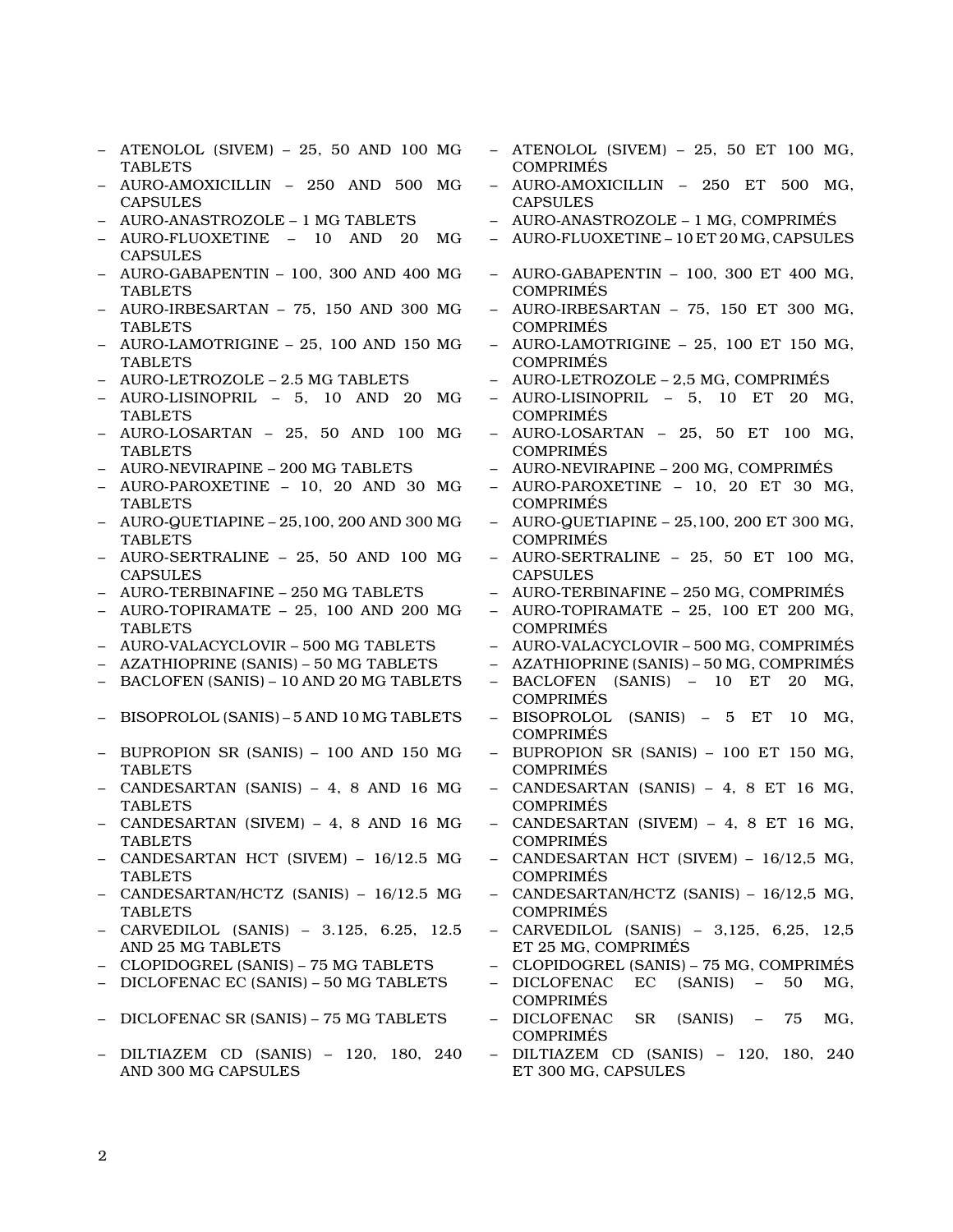- DIOPRED 1% OPHTHALMIC SOLUTION
- DIVALPROEX (SANIS) 125, 250 AND 500 MG TABLETS
- DOMPERIDONE (SANIS) 10 MG TABLETS
- DOMPERIDONE (SIVEM) 10 MG TABLETS
- DOXYCYCLINE (SANIS) 100 MG CAPSULES
- ENALAPRIL (SANIS) 2.5, 5, 10 AND 20 MG TABLETS
- ENTERIC COATED ASA (JAMP) 650 MG **TABLETS**
- ETIDROCAL (SANIS) TABLETS
- FAMOTIDINE (SANIS) 20 AND 40 MG TABLETS
- FENOFIBRATE-S (SANIS) 100 AND 160 MG TABLETS
- FLUODERM 0.025% CREAM
- FLUOXETINE (SANIS) 10 AND 20 MG CAPSULES
- FUROSEMIDE (SANIS) 20, 40 AND 80 MG TABLETS
- GABAPENTIN (SANIS) 100, 300 AND 400 MG CAPSULES
- GABAPENTIN (SIVEM) 100, 300 AND 400 MG CAPSULES
- GLICLAZIDE (SANIS) 80 MG TABLETS
- GLYBURIDE (SANIS) 2.5 AND 5 MG TABLETS
- GRANISETRON (AA PHARMA) 1 MG TABLETS
- HYDROCHLOROTHIAZIDE (SANIS) 25 AND 50 MG TABLETS
- HYDROXYUREA (SANIS) 500 MG TABLETS
- IRBESARTAN (SANIS) 75, 150 AND 300 MG **TABLETS**
- IRBESARTAN (SIVEM) 75, 150 AND 300 MG TABLETS
- IRBESARTAN HCT (SIVEM) 150/12.5, 300/12.5 AND 300/25 MG TABLETS
- IRBESARTAN/HCTZ (SANIS) 150/12.5, 300/12.5 AND 300/25 MG TABLETS
- JAMP-DICYCLOMINE HCL 10 AND 20 MG TABLETS
- JAMP-QUININE 200 AND 300 MG CAPSULES
- LAMOTRIGINE (SANIS) 25, 100 AND 150 MG **TABLETS**
- LISINOPRIL/HCTZ (SANIS) 10/12.5, 20/12.5 AND 20/25 MG TABLETS
- LORAZEPAM (SANIS) 0.5, 1 AND 2 MG **TABLETS**
- LOSARTAN (SIVEM) 25, 50 AND 100 MG TABLETS
- LOSARTAN HCT (SIVEM) 50/12.5, 100/12.5 AND 100/25 MG TABLETS
- DIOPRED 1 %, SOLUTION OPHTHALMIQUE
- DIVALPROEX (SANIS) 125, 250 ET 500 MG, COMPRIMÉS
- DOMPERIDONE (SANIS) 10 MG, COMPRIMÉS
- DOMPERIDONE (SIVEM) 10 MG, COMPRIMÉS
- DOXYCYCLINE (SANIS) 100 MG, CAPSULES
- ENALAPRIL (SANIS) 2,5, 5, 10 ET 20 MG, COMPRIMÉS
- ENTERIC COATED ASA (JAMP) 650 MG, COMPRIMÉS
- ETIDROCAL (SANIS) COMPRIMÉS
- FAMOTIDINE (SANIS) 20 ET 40 MG, COMPRIMÉS
- FENOFIBRATE-S (SANIS) 100 ET 160 MG, COMPRIMÉS
- FLUODERM 0,025 %, CRÈME
- FLUOXETINE (SANIS) 10 ET 20 MG, CAPSULES
- FUROSEMIDE (SANIS) 20, 40 ET 80 MG, COMPRIMÉS
- GABAPENTIN (SANIS) 100, 300 ET 400 MG, CAPSULES
- GABAPENTIN (SIVEM) 100, 300 ET 400 MG, CAPSULES
- GLICLAZIDE (SANIS) 80 MG, COMPRIMÉS
- GLYBURIDE (SANIS) 2,5 ET 5 MG, COMPRIMÉS
- GRANISETRON (AA PHARMA) 1 MG, COMPRIMÉS
- HYDROCHLOROTHIAZIDE (SANIS) 25 ET 50 MG, COMPRIMÉS
- HYDROXYUREA (SANIS) 500 MG, COMPRIMÉS
- IRBESARTAN (SANIS) 75, 150 ET 300 MG, COMPRIMÉS
- IRBESARTAN (SIVEM) 75, 150 ET 300 MG, COMPRIMÉS
- IRBESARTAN HCT (SIVEM) 150/12,5, 300/12,5 ET 300/25 MG, COMPRIMÉS
- IRBESARTAN/HCTZ (SANIS) 150/12,5, 300/12,5 ET 300/25 MG, COMPRIMÉS
- JAMP-DICYCLOMINE HCL 10 ET 20 MG, COMPRIMÉS
- JAMP-QUININE 200 ET 300 MG, CAPSULES
- $-$  LAMOTRIGINE (SANIS)  $-25$ , 100 ET 150 MG, COMPRIMÉS
- LISINOPRIL/HCTZ (SANIS) 10/12,5, 20/12,5 ET 20/25 MG, COMPRIMÉS
- LORAZEPAM (SANIS) 0,5, 1 ET 2 MG, COMPRIMÉS
- LOSARTAN (SIVEM) 25, 50 ET 100 MG, COMPRIMÉS
- LOSARTAN HCT (SIVEM) 50/12,5, 100/12,5 ET 100/25 MG, COMPRIMÉS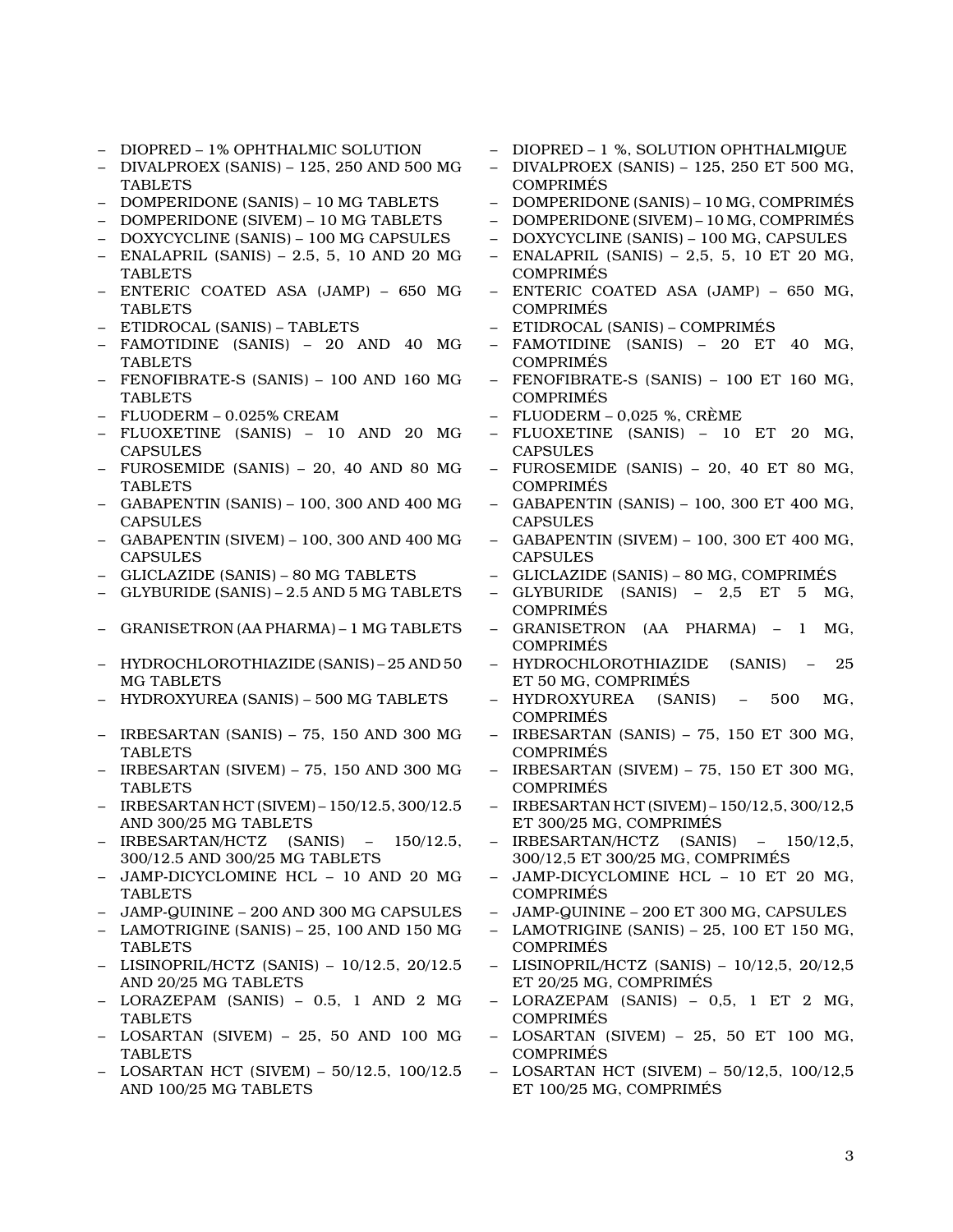- LOVASTATIN (SANIS) 20 AND 40 MG TABLETS
- MAR-PAROXETINE 10, 20 AND 30 MG TABLETS
- METFORMIN (SANIS) 500 AND 850 MG TABLETS
- METFORMIN (SIVEM) 500 AND 850 MG TABLETS
- METOPROLOL (SANIS) 50 AND 100 MG **TABLETS**
- MINT-ANASTROZOLE 1 MG TABLETS
- MINT-LOSARTAN 25, 50 AND 100 MG TABLETS
- MINT-SERTRALINE 25, 50 AND 100 MG CAPSULES
- MINT-ZOPICLONE 5 AND 7.5 MG TABLETS
- MIRTAZAPINE (SANIS) 30 MG TABLETS
- MORPHINE SR (SANIS) 15, 30 AND 60 MG TABLETS
- MYOCHRYSINE 10 MG/ML, 25 MG/ML AND 50 MG/ML INJECTION
- NAPROXEN (SANIS) 250, 375 AND 500 MG TABLETS
- OLANZAPINE (SANIS) 2.5, 5, 7.5, 10 AND 15 MG TABLETS
- OLANZAPINE ODT (SANIS) 5, 10 AND 15 MG TABLETS
- OLANZAPINE ODT (SIVEM) 5, 10 AND 15 MG **TABLETS**
- OXYBUTYNIN (SANIS) 5 MG TABLETS
- OXYCODONE/ACET (SANIS) 5/325 MG TABLETS
- PAROXETINE (SANIS) 10, 20 AND 30 MG TABLETS
- PIPORTIL L4
- PMS-AMITRIPTYLINE 10, 25 AND 50 MG TABLETS
- PMS-COLCHICINE 0.6 MG TABLETS
- PRAVASTATIN (SANIS) 10, 20 AND 40 MG TABLETS
- PROPAFENONE (SANIS) 150 AND 300 MG TABLETS
- QUETIAPINE (SANIS) 25, 100, 200 AND 300 MG TABLETS
- RANITIDINE (SANIS) 150 AND 300 MG **TABLETS**
- RAN-OLANZAPINE ODT 5, 10 AND 15 MG **TABLETS**
- RISPERIDONE (SANIS) 0.25, 0.5, 1, 2, 3 AND 4 MG TABLETS
- ROPINIROLE (SANIS)  $0.25$ , 1, 2 AND 5 MG TABLETS
- ROVAMYCIN 250 AND 500 MG CAPSULES
- LOVASTATIN (SANIS) 20 ET 40 MG, **COMPRIMES**
- MAR-PAROXETINE 10, 20 ET 30 MG, COMPRIMÉS
- METFORMIN (SANIS) 500 ET 850 MG, COMPRIMÉS
- METFORMIN (SIVEM) 500 ET 850 MG, COMPRIMÉS
- METOPROLOL (SANIS) 50 ET 100 MG, COMPRIMÉS
- MINT-ANASTROZOLE 1 MG, COMPRIMÉS
- MINT-LOSARTAN 25, 50 ET 100 MG, COMPRIMÉS
- MINT-SERTRALINE 25, 50 ET 100 MG, CAPSULES
- MINT-ZOPICLONE 5 ET 7,5 MG, COMPRIMÉS
- MIRTAZAPINE (SANIS) 30 MG, COMPRIMÉS
- MORPHINE SR (SANIS) 15, 30 ET 60 MG, COMPRIMÉS
- MYOCHRYSINE 10 MG/ML, 25 MG/ML ET 50 MG/ML, INJECTION
- NAPROXEN (SANIS) 250, 375 ET 500 MG, COMPRIMÉS
- OLANZAPINE (SANIS) 2,5, 5, 7,5, 10 ET 15 MG, COMPRIMÉS
- OLANZAPINE ODT (SANIS) 5, 10 ET 15 MG, **COMPRIMES**
- OLANZAPINE ODT (SIVEM) 5, 10 ET 15 MG, COMPRIMÉS
- OXYBUTYNIN (SANIS) 5 MG, COMPRIMÉS
- OXYCODONE/ACET (SANIS) 5/325 MG, COMPRIMÉS
- PAROXETINE (SANIS) 10, 20 ET 30 MG, COMPRIMÉS
- PIPORTIL L4
- PMS-AMITRIPTYLINE 10, 25 ET 50 MG, COMPRIMÉS
- PMS-COLCHICINE 0,6 MG, COMPRIMÉS
- PRAVASTATIN (SANIS) 10, 20 ET 40 MG, COMPRIMÉS
- PROPAFENONE (SANIS) 150 ET 300 MG, COMPRIMÉS
- QUETIAPINE (SANIS) 25, 100, 200 ET 300 MG, COMPRIMÉS
- RANITIDINE (SANIS) 150 ET 300 MG, COMPRIMÉS
- RAN-OLANZAPINE ODT 5, 10 ET 15 MG, COMPRIMÉS
- RISPERIDONE (SANIS) 0,25, 0,5, 1, 2, 3 ET 4 MG, COMPRIMÉS
- $-$  ROPINIROLE (SANIS)  $-$  0,25, 1, 2 ET 5 MG, COMPRIMÉS
- ROVAMYCIN 250 ET 500 MG, CAPSULES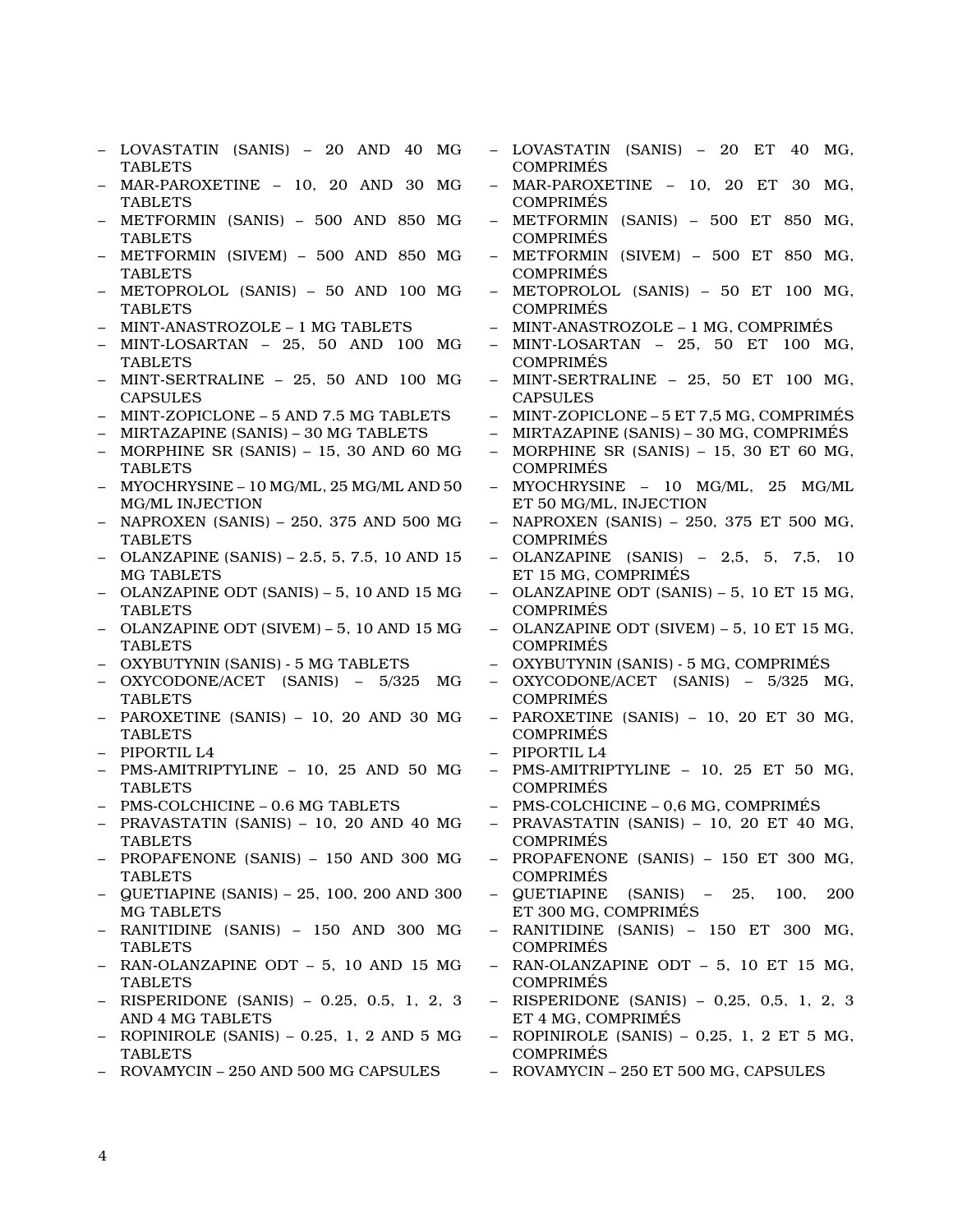- $-$  SERTRALINE (SANIS)  $-$  25, 50 AND 100 MG CAPSULES
- SERTRALINE (SIVEM) 25, 50 AND 100 MG CAPSULES
- TARO-ANASTROZOLE 1 MG TABLETS
- TELMISARTAN (SIVEM) 40 AND 80 MG TABLETS
- TELMISARTAN/HCTZ (SANIS) 80/12.5 MG AND 80/25 MG TABLETS
- TELMISARTAN/HCTZ (SIVEM) 80/12.5 AND 80/25 MG TABLETS
- TERAZOSIN (SANIS) 1, 2, 5 AND 10 MG TABLETS
- TERBINAFINE (SANIS) 250 MG TABLETS
- TERBINAFINE (SIVEM) 250 MG TABLETS
- TEVA-HYDROCHLOROTHIAZIDE 25 AND 50 MG TABLETS
- THEO ER 400 AND 600 MG TABLETS
- TOPIRAMATE (SANIS) 25, 100 AND 200 MG TABLETS
- TRAZODONE (SANIS) 50, 100 AND 150 MG TABLETS
- VALSARTAN 40, 80, 160 AND 320 MG **TABLETS**
- VYVANSE 20, 30, 40, 50, 60 MG CAPSULES
- ZINDA-ANASTROZOLE 1 MG TABLETS
- ZINDA-LETROZOLE 2.5 MG TABLETS
- ZOPICLONE (SIVEM) 5 AND 7.5 MG TABLETS

## **3(2) Part 1 of Schedule A is amended by striking out the following specified drugs:**

- ARISTOCORT TOPICALS
- ARTANE
- ASENDIN
- BETNOVATE CREAM
- BETNOVATE N CREAM, OINTMENT AND LOTION
- BETNOVATE 1/2 CREAM, OINTMENT AND LOTION
- CARDENE
- CARDIZEM SR
- CETAPRED
- CICATRIN CREAM AND POWDER
- DECADRON TABLETS
- DICYCLOMINE HCL (SABEX)
- FLAGYL 250 MG ORAL TABLETS
- FLUCLOX CAPSULES AND ORAL SOLUTION
- FULVICIN P/G
- FULVICIN U/F
- $-$  SERTRALINE (SANIS)  $-25$ , 50 ET 100 MG. CAPSULES
- SERTRALINE (SIVEM) 25, 50 ET 100 MG, **CAPSULES**
- TARO-ANASTROZOLE 1 MG, COMPRIMÉS
- TELMISARTAN (SIVEM) 40 ET 80 MG, COMPRIMÉS
- TELMISARTAN/HCTZ (SANIS) 80/12,5 MG ET 80/25 MG, COMPRIMÉS
- TELMISARTAN/HCTZ (SIVEM) 80/12,5 ET 80/25 MG, COMPRIMÉS
- TERAZOSIN (SANIS) 1, 2, 5 ET 10 MG, COMPRIMÉS
- TERBINAFINE (SANIS) 250 MG, COMPRIMÉS
- TERBINAFINE (SIVEM) 250 MG, COMPRIMÉS
- TEVA-HYDROCHLOROTHIAZIDE 25 ET 50 MG, COMPRIMÉS
- THEO ER 400 ET 600 MG, COMPRIMÉS
- TOPIRAMATE (SANIS) 25, 100 ET 200 MG, COMPRIMÉS
- TRAZODONE (SANIS) 50, 100 ET 150 MG, COMPRIMÉS
- VALSARTAN 40, 80, 160 ET 320 MG, COMPRIMÉS
- VYVANSE 20, 30, 40, 50 ET 60 MG, CAPSULES
- ZINDA-ANASTROZOLE 1 MG, COMPRIMÉS
- ZINDA-LETROZOLE 2,5 MG, COMPRIMÉS
- ZOPICLONE (SIVEM) 5 ET 7,5 MG, COMPRIMÉS

# **3(2) La partie 1 de l'annexe A est modifiée par suppression des médicaments couverts suivants :**

- ARISTOCORT, TOPIQUES
- ARTANE
- ASENDIN
- BETNOVATE, CRÈME
- BETNOVATE-N, CRÈME, POMMADE ET LOTION
- BETNOVATE-1/2, CRÈME, POMMADE ET LOTION
- CARDENE
- CARDIZEM SR
- CÉTAPRED
- CICATRIN, CRÈME ET POUDRE
- DECADRON, COMPRIMÉS
- DICYCLOMINE (CHLORHYDRATE DE) (SABEX)
- FLAGYL 250 MG, COMPRIMÉS ORAUX
- FLUCLOX, CAPSULES ET SOLUTION ORALE
- FULVICIN P/G
- FULVICIN U/F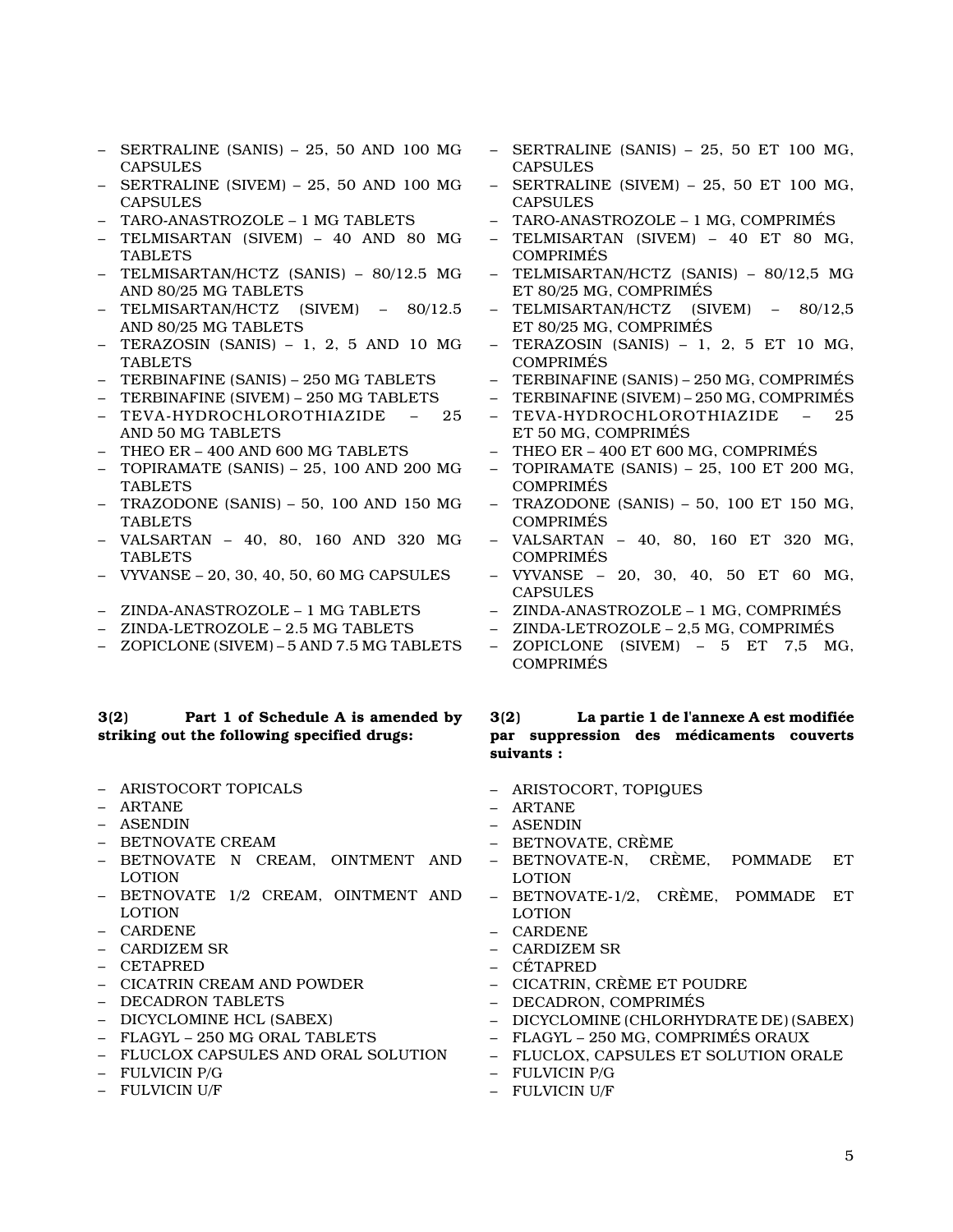- GEOPEN ORAL
- GLUCOFILM
- GLUCOSCAN BLOOD GLUCOSE TEST STRIPS
- GRISOVIN-FP
- ILETIN
- ILETIN II PORK
- ILOSONE TABLETS, CAPSULES AND LIQUID
- LARODOPA
- LEVO-DROMORAN TABLETS
- LIBRIUM CAPSULES
- MODITEN TABLETS AND ELIXIR
- MYLAN-AMANTADINE 100 MG CAPSULES
- MYLAN-VALPROIC ACID 250 MG CAPSULES
- NORINYL
- NORPACE CR
- NORPRAMIN
- ORBENIN CAPSULES AND LIQUID
- PROPADERM CREAM, OINTMENT AND LOTION
- PROPADERM-C CREAM AND OINTMENT
- SANDOZ VALPROIC FC 500 MG ENTERIC COATED CAPSULES
- SOMOPHYLLIN 12
- SOPAMYCETIN OTIC, OPHTHALMIC OINTMENT AND OPHTHALMIC SOLUTION
- SOPAMYCETIN/HC OINTMENT AND **SUSPENSION**
- STELAZINE
- SURGAM SR
- TEGISON
- TEGOPEN
- TEVA-HYDRAZIDE 25 MG TABLETS
- TRIPTIL
- VITAMIN A ACID CREAM AND GEL

**3(3) Part 1 of Schedule A is amended in the specified drug CHEMSTRIPS by striking out** "BG AND**".**

**3(4) Part 1 of Schedule A is amended in the specified drug CHOLEDYL by striking out "**TABLETS, ELIXIR AND PEDIATRIC SYRUP**" and substituting "**ELIXIR**".**

**3(5) Part 1 of Schedule A is amended in the specified drug PMS-GEMFIBROZIL by striking out "**600 MG TABLETS AND**".**

- GEOPEN ORAL
- GLUCOFILM
- GLUCOSCAN, BÂTONNETS POUR ÉPREUVE DE GLYCÉMIE
- GRISOVIN-FP
- ILETIN
- ILETIN II PORC
- ILOSONE, COMPRIMÉS, CAPSULES ET LIQUIDE
- LARODOPA
- LÉVO-DROMORAN, COMPRIMÉS
- LIBRIUM, CAPSULES
- MODITEN, COMPRIMÉS ET ÉLIXIR
- MYLAN-AMANTADINE 100 MG, CAPSULES
- MYLAN-VALPROIC ACID 250 MG, CAPSULES
- NORINYL
- NORPACE CR
- NORPRAMIN
- ORBENIN, CAPSULES ET LIQUIDE
- PROPADERM, CRÈME, POMMADE ET LOTION
- PROPADERM-C, CRÈME ET POMMADE
- SANDOZ VALPROIC FC 500 MG, CAPSULES À ENROBAGE ENTÉROSOLUBLE
- SOMOPHYLLIN 12
- SOPAMYCETIN OTIQUE, POMMADE OPHTALMIQUE ET SOLUTION OPHTALMIQUE
- SOPAMYCETIN HC, POMMADE ET **SUSPENSION**
- STÉLAZINE
- SURGAM SR
- TÉGISON
- TEGOPEN
- TEVA-HYDRAZIDE 25 MG, COMPRIMÉS
- TRIPTIL
- VITAMIN A ACID, CRÈME ET GEL

**3(3) La partie 1 de l'annexe A est modifiée, au médicament couvert CHEMSTRIPS, par suppression de «** BG ET **».**

**3(4) La partie 1 de l'annexe A est modifiée, au médicament couvert CHOLEDYL, par substitution, à «** COMPRIMÉS, ÉLIXIR ET SIROP PÉDIATRIQUE **», de «** ÉLIXIR **».**

**3(5) La partie 1 de l'annexe A est modifiée, au médicament couvert PMS-GEMFIBROZIL, par suppression de «** 600 MG, COMPRIMÉS ET **».**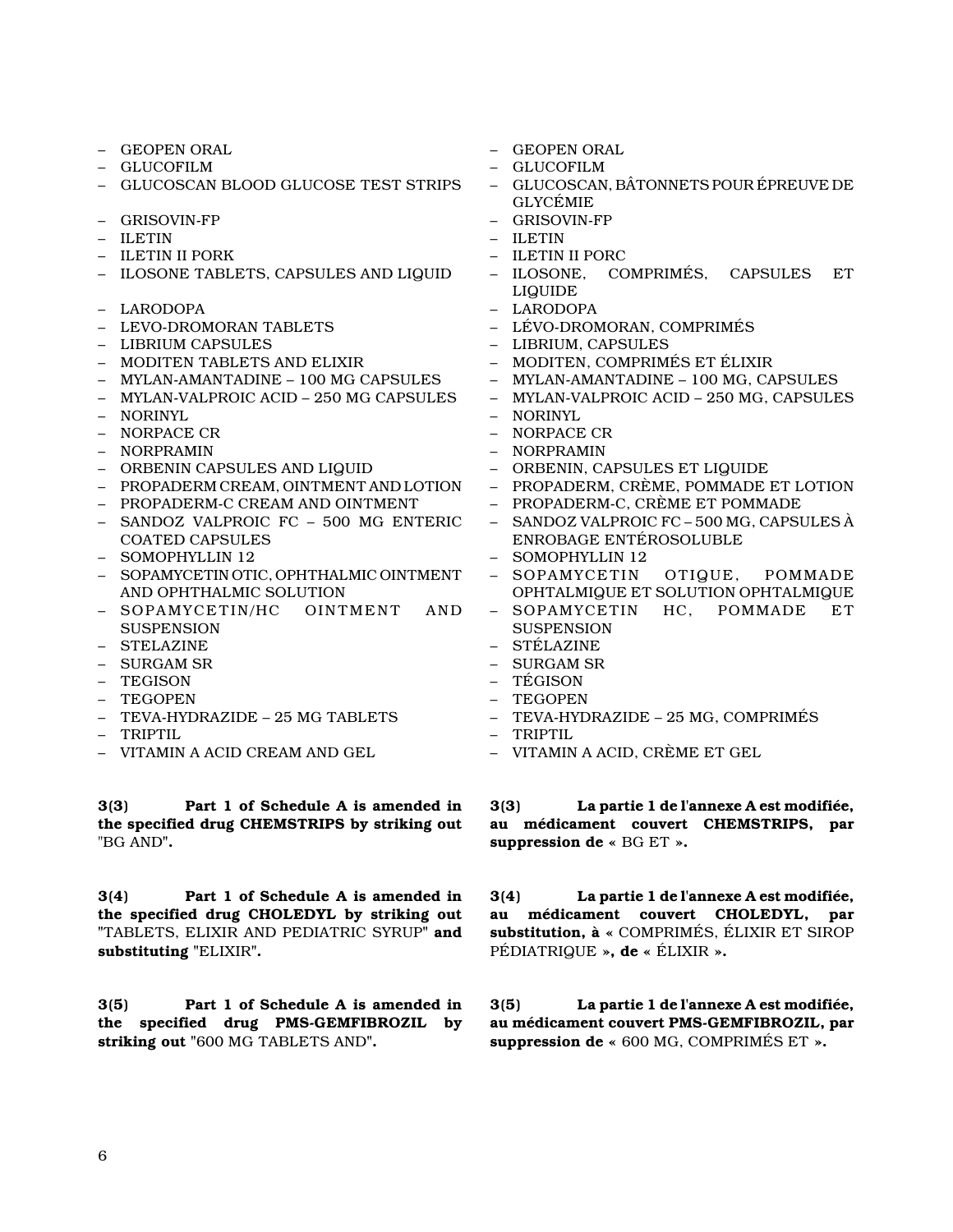**3(6) Part 1 of Schedule A is amended in the specified drug SALAZOPYRIN TABLETS by striking out "**, ENEMA AND ORAL SUSPENSION**".**

**3(7) Part 1 of Schedule A is amended in the specified drug SANDOZ LOVASTATIN by striking out "**AND 40**".**

**3(8) Part 1 of Schedule A is amended in the specified drug ZOPICLONE (SANIS) by adding "**5 AND**" before "**7.5 MG TABLETS**".**

## **4 Part 2 of Schedule A is amended by adding the following specified drugs in alphabetical order:**

- APO-AZITHROMYCIN Z 250 mg Tablets For the treatment of patients:
	- (a) not responding to or intolerant of alternative antibiotics (eg. amoxicillin and erythromycin);

(b) with mycobacterial infections due to mycobacterium avium and mycobacterium intracellulare;

(c) with sexually transmitted disease due to Chlamydia.

- APO-ZOLMITRIPTAN 2.5 mg Tablets For the treatment of ACUTE migraine attacks in patients where standard therapy has failed – to a maximum of 144 tablets per benefit year.
- AURO-CEFPROZIL 250 and 500 mg Tablets, and 125 mg/5 mL and 250 mg/5 mL Oral Suspension –

(a) Step-down care following hospital separation in patients treated with intravenous cephalosporins;

(b) Treatment of patients with infections not responding to alternative antibiotics (eg. amoxicillin);

**3(6) La partie 1 de l'annexe A est modifiée, au médicament couvert SALAZOPYRIN, COMPRIMÉS, par suppression de «** , LAVEMENT ET SUSPENSION ORALE **».**

**3(7) La partie 1 de l'annexe A est modifiée, au médicament couvert SANDOZ LOVASTATIN, par suppression de «** ET 40 **».**

**3(8) La partie 1 de l'annexe A est modifiée, au médicament couvert ZOPICLONE (SANIS), par adjonction, avant «** 7,5 MG, COMPRIMÉS **». de «** 5 ET **».**

## **4 La partie 2 de l'annexe A est modifiée par adjonction des médicaments couverts suivants :**

– APO-AZITHROMYCIN Z – comprimés, 250 mg – pour le traitement :

a) des malades qui ne réagissent pas aux antibiotiques de relais ou qui ne les tolèrent pas (p. ex. amoxicilline et érythromycine);

b) des malades ayant des mycobactérioses provoquées par le mycobacterium avium et le mycobacterium intracellulare;

c) des maladies transmises sexuellement causées par la chlamydia.

- APO-ZOLMITRIPTAN comprimés, 2,5 mg pour le traitement des migraines AIGUËS lorsque les médicaments ordinaires n'agissent pas. Maximum de 144 comprimés par année d'indemnisation.
- AURO-CEFPROZIL comprimés, 250 et 500 mg et 125 mg/5 ml et 250 mg/5 ml, suspension orale –

a) deuxième étape de soins à la sortie de l'hôpital chez les malades auxquels de la céphalosporine a été administrée par voie intraveineuse;

b) traitement des malades ayant des infections sur lesquelles les antibiotiques de relais n'agissent pas (p. ex. amoxicilline);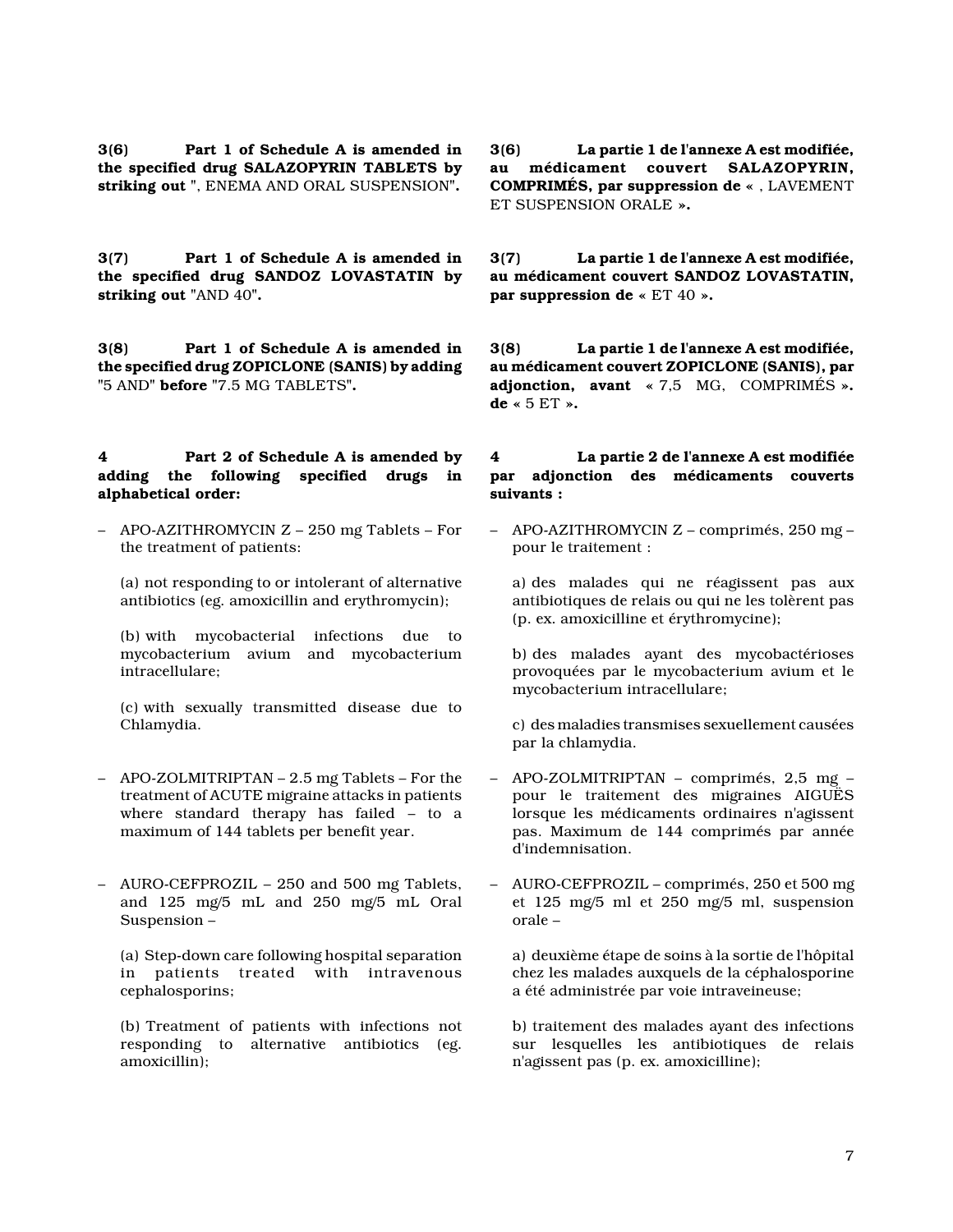(c) Treatment of infections caused by organisms known to be resistant to alternative antibiotics (eg. amoxicillin);

(d) Treatment of patients known to be allergic or unresponsive to alternative antibiotics (eg. penicillin or sulfonamides).

– AURO-CEFUROXIME – 250 and 500 mg Tablets –

(a) Step-down care following hospital separation in patients treated with intravenous cephalosporins;

(b) Treatment of patients with infections not responding to alternative antibiotics (eg. amoxicillin);

(c) Treatment of infections caused by organisms known to be resistant to alternative antibiotics (eg. amoxicillin);

(d) Treatment of patients known to be allergic or unresponsive to alternative antibiotics (eg. penicillin or sulfonamides).

– AURO-CIPROFLOXACIN – 250, 500 and 750 mg Tablets –

(a) Step-down care following hospital separation in patients treated with parenteral antibiotics;

(b) Treatment of pseudomonal infections or resistant gram-negative infections;

(c) Treatment of resistant gonococcal infections;

(d) Treatment of infections in persons allergic alternative agents (eg. penicillins, cephalosporins and sulfonamides).

– AURO-CYCLOBENZAPRINE – 10 mg Tablets – As an adjunct to rest and physical therapy for relief of muscle spasm associated with acute, painful musculoskeletal conditions not responding to alternative therapy. Coverage will be provided for up to 126 tablets per benefit year.

c) traitement des infections causées par des germes résistants aux antibiotiques de relais (p. ex. amoxicilline);

d) traitement des malades qui ne réagissent pas ou qui sont allergiques aux antibiotiques de relais (p. ex. pénicillines et sulfonamides).

– AURO-CEFUROXIME – comprimés, 250 et 500 mg –

a) deuxième étape de soins à la sortie de l'hôpital chez les malades auxquels de la céphalosporine a été administrée par voie intraveineuse;

b) traitement des malades ayant des infections sur lesquelles les antibiotiques de relais n'agissent pas (p. ex. amoxicilline);

c) traitement des infections causées par des germes résistants aux antibiotiques de relais (p. ex. amoxicilline);

d) traitement des malades qui ne réagissent pas ou qui sont allergiques aux antibiotiques de relais (p. ex. pénicillines et sulfonamides).

– AURO-CIPROFLOXACIN – comprimés, 250, 500 et 750 mg –

a) deuxième étape de soins à la sortie de l'hôpital pour les malades auxquels des antibiotiques ont été administrés par voie parentérale;

b) traitement des infections pseudomonales ou des infections Gram négatif résistantes;

c) traitement des gonococcies résistantes;

d) traitement des infections chez les personnes allergiques aux agents de relais (p. ex. pénicillines, céphalosporines et sulfonamides).

– AURO-CYCLOBENZAPRINE – comprimés, 10 mg – médicament d'appoint au repos et à la physiothérapie visant à soulager les spasmes musculaires associés à des troubles musculo-squelettiques aigus et douloureux que les autres formes de thérapie ne peuvent soulager. Un maximum de 126 comprimés sont pris en charge par année d'indemnisation.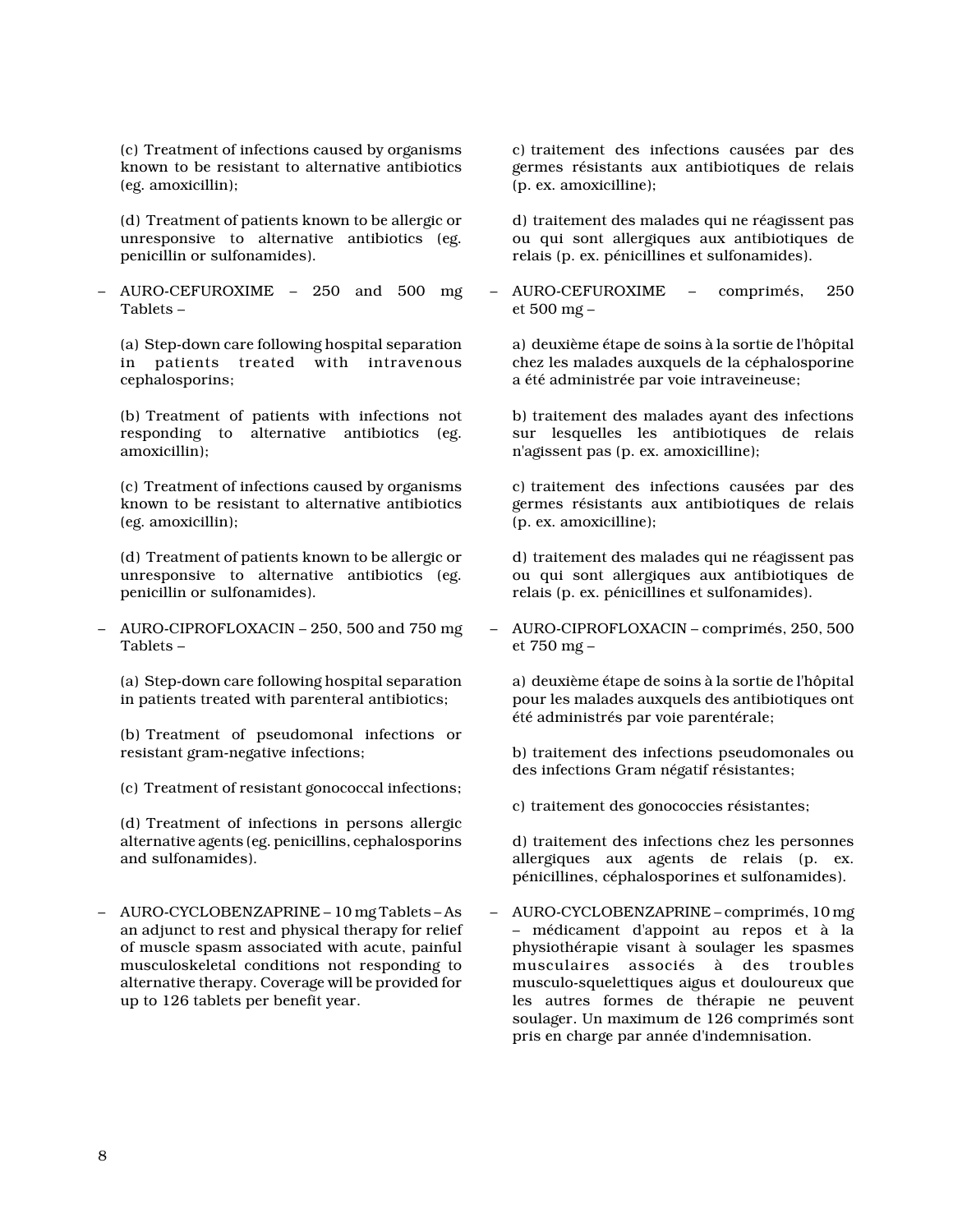- AURO-FINASTERIDE 5 mg Tablets For the treatment of symptomatic benign prostatic hyperplasia.
- AURO-MONTELUKAST 10 mg Tablets –

(a) Indicated as adjunctive therapy for asthma in cases where:

(i) maximum doses of inhaled corticosteroids have not effectively controlled symptoms, or

(ii) evidence of serious adverse effects associated with corticosteroids exists. eg. Adrenal suppression, increased lung infections;

(b) Indicated as first line therapy for exercise induced asthma.

– AZITHROMYCIN (SANIS) – 250 and 600 mg Tablets – For the treatment of patients:

(a) not responding to or intolerant of alternative antibiotics (eg. amoxicillin and erythromycin);

(b) with mycobacterial infections due to mycobacterium avium and mycobacterium intracellulare;

(c) with sexually transmitted disease due to Chlamydia

– CIPROFLOXACIN (SANIS) – 250, 500 and 750 mg Tablets

(a) Step-down care following hospital separation in patients treated with parenteral antibiotics;

(b) Treatment of pseudomonal infections or resistant gram-negative infections;

(c) Treatment of resistant gonococcal infections;

(d) Treatment of infections in persons allergic alternative agents (eg. penicillins, cephalosporins and sulfonamides).

- AURO-FINASTERIDE comprimés, 5 mg pour le traitement de l'hyperplasie bénigne symptomatique.
- AURO-MONTELUKAST comprimés, 10 mg –

a) traitement d'appoint pour l'asthme dans les cas suivants :

(i) les doses maximales de corticostéroïdes administrées par inhalation n'ont pas contrôlé les symptômes de façon efficace,

(ii) des réactions indésirables à l'utilisation de corticostéroïdes sont à craindre, p. ex. suppression surrénale, infection aggravée des poumons;

b) thérapie du premier degré pour l'asthme induit par l'exercice.

– AZITHROMYCIN (SANIS) – comprimés, 250 et 600 mg – pour le traitement :

a) des malades qui ne réagissent pas aux antibiotiques de relais ou qui ne les tolèrent pas (p. ex. amoxicilline et érythromycine);

b) des malades ayant des mycobactérioses provoquées par le mycobacterium avium et le mycobacterium intracellulare;

c) des maladies transmises sexuellement causées par la chlamydia.

CIPROFLOXACIN (SANIS) comprimés, 250, 500 et 750 mg –

a) deuxième étape de soins à la sortie de l'hôpital pour les malades auxquels des antibiotiques ont été administrés par voie parentérale;

b) traitement des infections pseudomonales ou des infections Gram négatif résistantes;

c) traitement des gonococcies résistantes;

d) traitement des infections chez les personnes allergiques aux agents de relais (p. ex. pénicillines, céphalosporines et sulfonamides).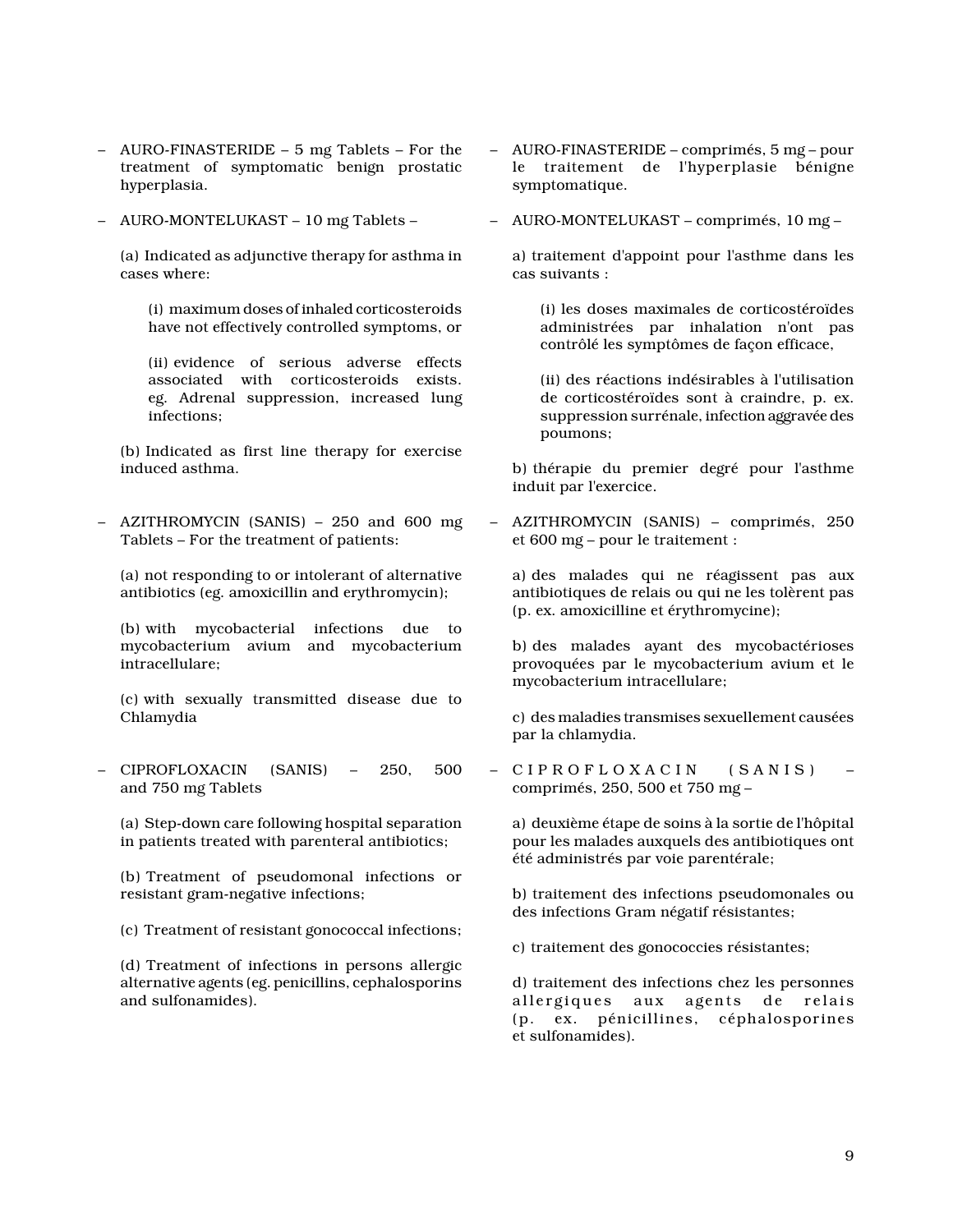– CIPROFLOXACIN (SIVEM) – 250 and 500 mg Tablets –

(a) Step-down care following hospital separation in patients treated with parenteral antibiotics;

(b) Treatment of pseudomonal infections or resistant gram-negative infections;

(c) Treatment of resistant gonococcal infections;

(d) Treatment of infections in persons allergic alternative agents (eg. penicillins, cephalosporins and sulfonamides).

– CLARITHROMYCIN (SANIS) – 125 mg/5 mL and 250 mg/5 mL Oral Suspension – For treatment of patients:

(a) not responding to or intolerant of alternative antibiotics (eg. amoxicillin and erythromycin);

(b) with mycobacterial infections due to mycobacterium avium and mycobacterium intracellulare;

(c) in combination therapy in the treatment of H. pylori;

(d) pneumonia;

(e) infections requiring a macrolide (including CAP in patients 65 and older) with documented intolerance to erythromycin.

– CYCLOBENZAPRINE (SANIS) – 10 mg Tablets – As an adjunct to rest and physical therapy for relief of muscle spasm associated with acute, painful musculoskeletal conditions not responding to alternative therapy. Coverage will be provided for up to 126 tablets per benefit year.

– CIPROFLOXACIN (SIVEM) – comprimés, 250 et 500 mg –

a) deuxième étape de soins à la sortie de l'hôpital pour les malades auxquels des antibiotiques ont été administrés par voie parentérale;

b) traitement des infections pseudomonales ou des infections Gram négatif résistantes;

c) traitement des gonococcies résistantes;

d) traitement des infections chez les personnes allergiques aux agents de relais (p. ex. pénicillines, céphalosporines et sulfonamides).

– CLARITHROMYCIN (SANIS) – 125 mg/5 ml et 250 mg/5 ml, suspension orale – pour le traitement :

a) des malades qui ne réagissent pas aux antibiotiques de relais ou qui ne les tolèrent pas (p. ex. amoxicilline et érythromycine);

b) des malades ayant des mycobactérioses provoquées par le mycobacterium avium et le mycobacterium intracellulare;

c) des ulcères causés par l'hélicobacter pylori chez les malades qui subissent une pharmacothérapie mixte;

d) des pneumonies;

e) des infections exigeant des macrolides (y compris les pneumonies d'origine communautaire contractées par des personnes d'au moins 65 ans) s'ils ne tolèrent pas l'érythromycine.

– CYCLOBENZAPRINE (SANIS) comprimés, 10 mg – médicament d'appoint au repos et à la physiothérapie visant à soulager les spasmes musculaires associés à des troubles musculo-squelettiques aigus et douloureux que les autres formes de thérapie ne peuvent soulager. Un maximum de 126 comprimés sont pris en charge par année d'indemnisation.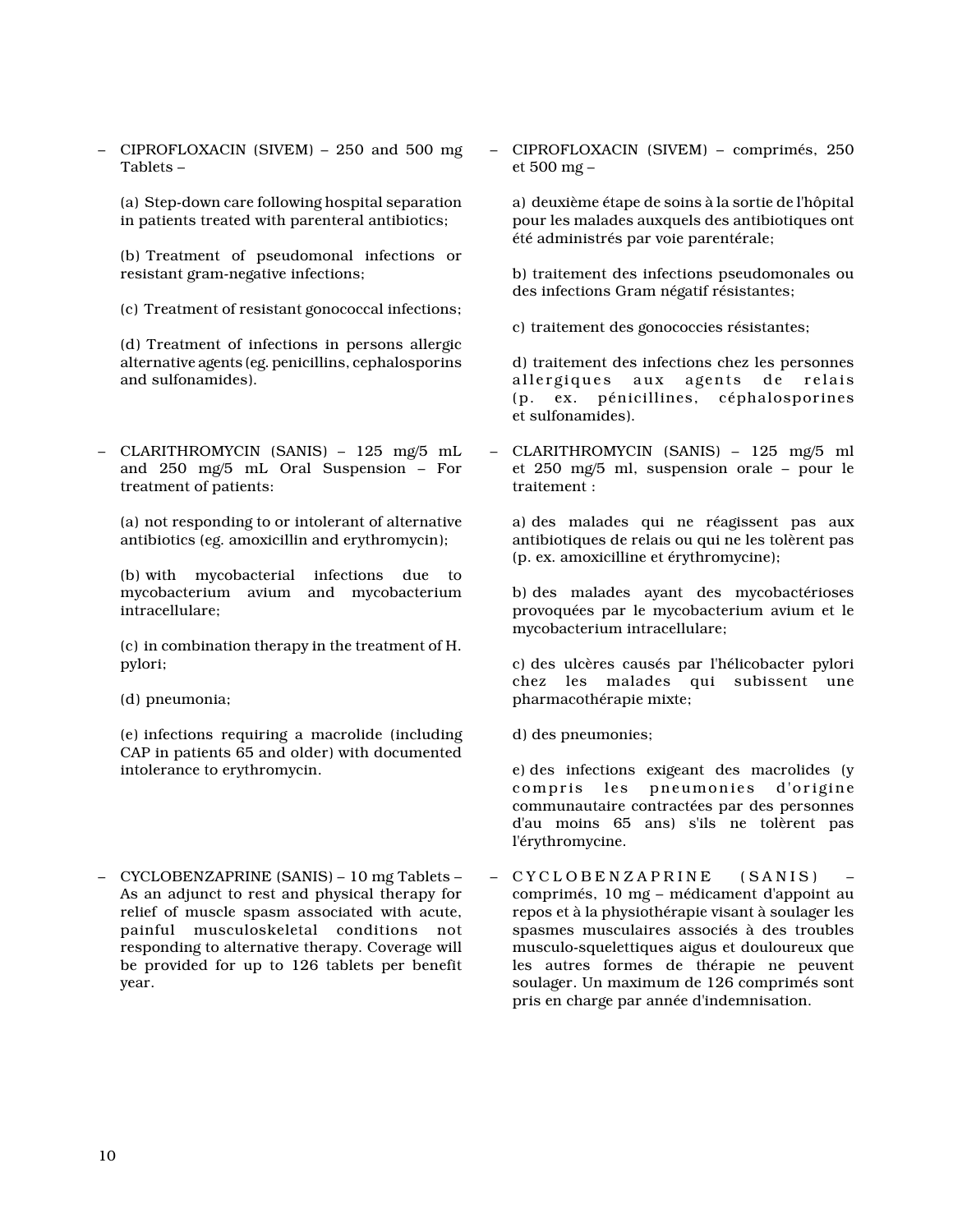– GD-AZITHROMYCIN – 100 mg/5 mL and 200 mg/5 mL Oral Suspension – For treatment of patients:

(a) not responding to or intolerant of alternative antibiotics (eg. amoxicillin and erythromycin);

(b) with mycobacterial infections due to mycobacterium avium and mycobacterium intracellulare;

(c) in combination therapy in the treatment of H. pylori;

(d) pneumonia;

(e) infections requiring a macrolide (including CAP in patients 65 and older) with documented intolerance to erythromycin.

– MINOCYCLINE (SANIS) – 50 and 100 mg Tablets –

(a) for treatment of acne unresponsive to tetracycline or erythromycin;

(b) for rheumatoid arthritis patients who have failed two other second line agents.

– MINT-MONTELUKAST – 4, 5 and 10 mg Tablets –

(a) Indicated as adjunctive therapy for asthma in cases where:

(i) maximum doses of inhaled corticosteroids have not effectively controlled symptoms, or

(ii) evidence of serious adverse effects associated with corticosteroids exists. Eg. Adrenal suppression, increased lung infections;

(b) Indicated as first line therapy for exercise induced asthma.

– GD-AZITHROMYCIN – 100 mg/5 ml et 200 mg/5 ml, suspension orale – pour le traitement :

a) des malades qui ne réagissent pas aux antibiotiques de relais ou qui ne les tolèrent pas (p. ex. amoxicilline et érythromycine);

b) des malades ayant des mycobactérioses provoquées par le mycobacterium avium et le mycobacterium intracellulare;

c) des ulcères causés par l'hélicobacter pylori chez les malades qui subissent une pharmacothérapie mixte;

d) des pneumonies;

e) des infections exigeant des macrolides (y compris les pneumonies d'origine communautaire contractées par des personnes d'au moins 65 ans) chez les patients qui ne tolèrent pas l'érythromycine.

– MINOCYCLINE (SANIS) – comprimés, 50 et 100 mg – pour le traitement :

a) de l'acné sur laquelle la tétracycline et l'érythromycine n'agissent pas;

b) des malades atteints d'arthrite rhumatismale qui ont déjà essayé sans succès deux autres médicaments de deuxième intention.

– MINT-MONTELUKAST – comprimés, 4, 5 et 10 mg –

a) traitement d'appoint pour l'asthme dans les cas suivants :

(i) les doses maximales de corticostéroïdes administrées par inhalation n'ont pas contrôlé les symptômes de façon efficace,

(ii) des réactions indésirables à l'utilisation de corticostéroïdes sont à craindre, p. ex. suppression surrénale, infection aggravée des poumons;

b) thérapie du premier degré pour l'asthme induit par l'exercice.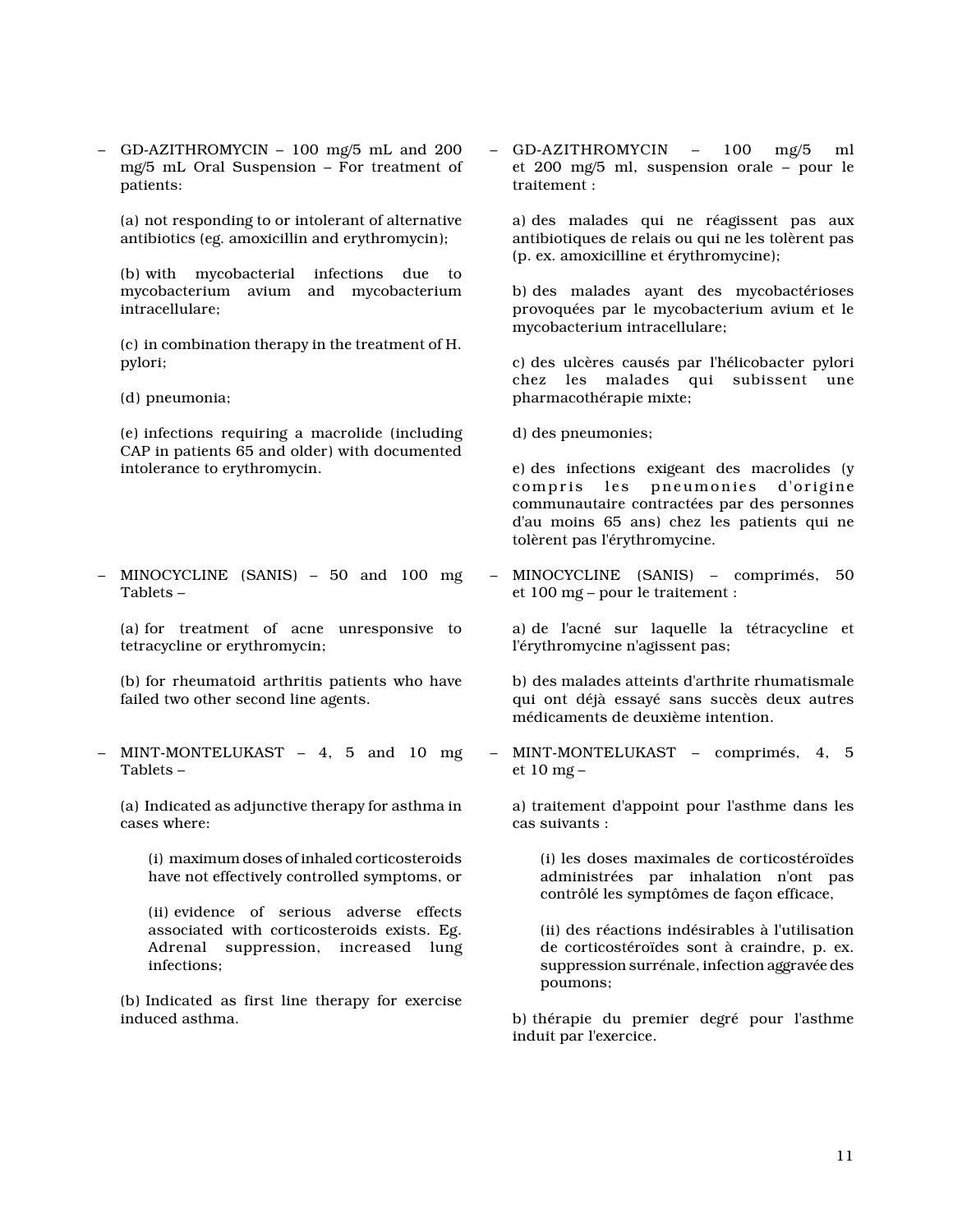– MONTELUKAST (SIVEM) – 4 and 5 mg Tablets –

(a) Indicated as adjunctive therapy for asthma in cases where:

(i) maximum doses of inhaled corticosteroids have not effectively controlled symptoms, or

(ii) evidence of serious adverse effects associated with corticosteroids exists. Eg. Adrenal suppression, increased lung infections;

(b) Indicated as first line therapy for exercise induced asthma.

- SUMATRIPTAN (SANIS) 50 and 100 mg Tablets – For the treatment of acute migraine attacks in patients where standard therapy has failed – to a maximum of 144 tablets per benefit year.
- TICLOPIDINE (SANIS) 250 mg Tablets Ticlopidine will be reimbursed for patients:

(a) for the secondary prevention of vascular ischemic events ie. myocardial infarction, or stroke in patients

(i) who are known to be or become intolerant to ASA, or

(ii) who continue to have TIA or stroke symptoms or myocardial infarction while being treated with ASA or clopidogrel;

NOTE: ASA should be first line for the secondary prevention of vascular ischemic events such as myocardial infarction or stroke. Before abandoning ASA, efforts should be made to improve tolerability of ASA by reducing the dose, taking it with food and using enteric coated ASA.

(b) post coronary stent implantation x 28 days in combination with ASA.

– MONTELUKAST (SIVEM) – comprimés, 4 et 5 mg –

a) traitement d'appoint pour l'asthme dans les cas suivants :

(i) les doses maximales de corticostéroïdes administrées par inhalation n'ont pas contrôlé les symptômes de façon efficace,

(ii) des réactions indésirables à l'utilisation de corticostéroïdes sont à craindre, p. ex. suppression surrénale, infection aggravée des poumons;

b) thérapie du premier degré pour l'asthme induit par l'exercice.

- SUMATRIPTAN (SANIS) comprimés, 50 et 100 mg – pour le traitement des migraines AIGUËS lorsque les médicaments ordinaires n'agissent pas. Maximum de 144 comprimés par année d'indemnisation.
- TICLOPIDINE (SANIS) comprimés, 250 mg un remboursement est accordé au malade :

a) pour la prévention secondaire de pénombres ischémiques vasculaires, c.-à-d., infarctus du myocarde ou accident cérébrovasculaire :

(i) chez les malades qui sont ou deviennent intolérants à l'AAS,

(ii) chez les malades qui continuent à avoir des accident ischémique transitoires ou des infarctus du myocarde pendant qu'ils suivent un traitement à l'AAS ou au clopidogrel;

NOTA : L'AAS est le médicament du premier degré à administrer pour la prévention secondaire de pénombres ischémiques vasculaires tels qu'un infarctus du myocarde ou accident cérébrovasculaire. Avant d'abandonner le traitement à l'AAS, il faut s'efforcer d'améliorer la tolérance du malade à l'AAS en réduisant la dose, en le faisant prendre avec de la nourriture et en l'administrant sous forme de comprimé à enrobage entérosoluble.

b) après l'implantation d'un stent coronarien, pendant 28 jours avec de l'AAS.